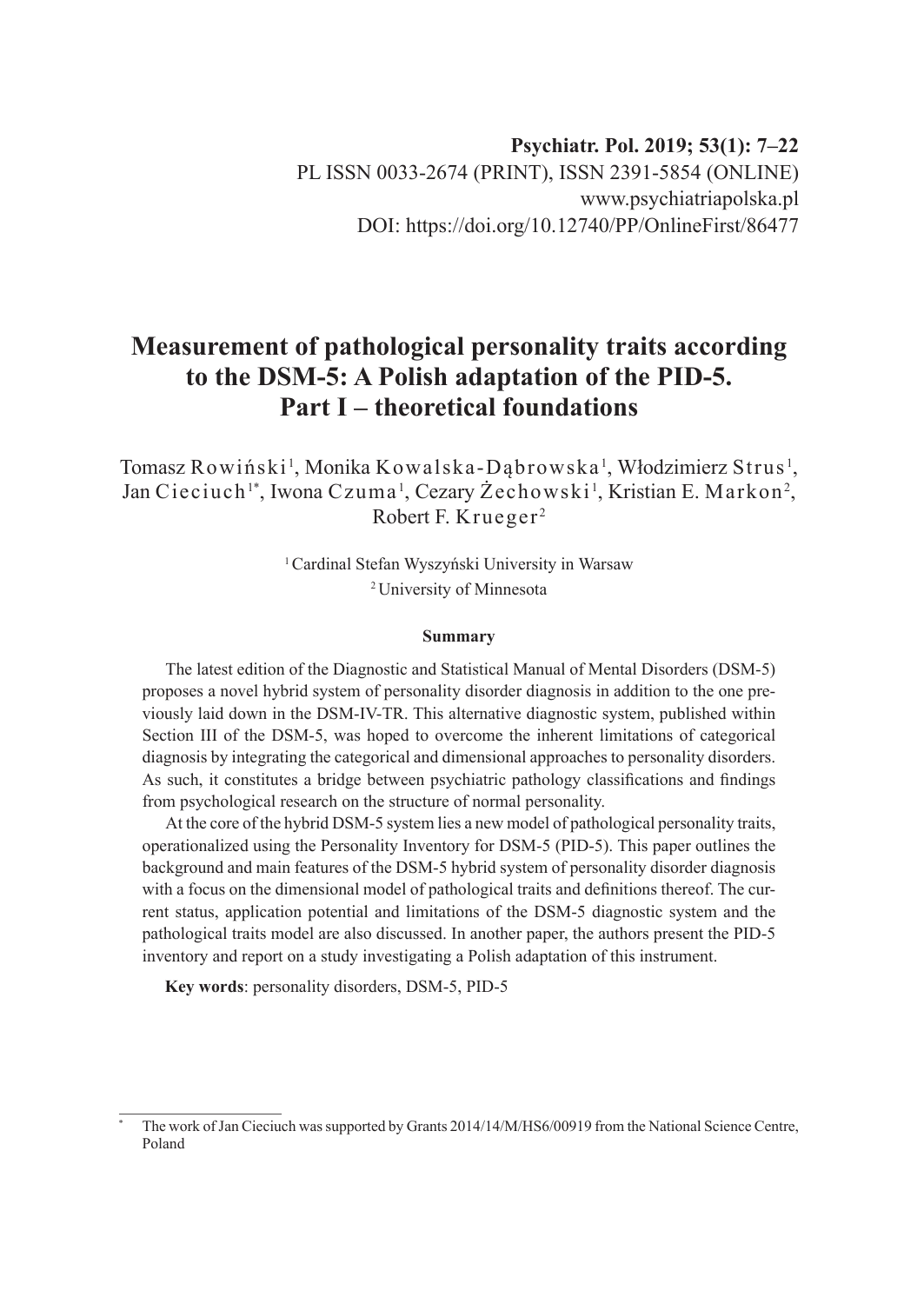## **Categorical vs. dimensional approaches to personality disorder diagnosis**

Psychiatric conditions, including personality disorders, are typically diagnosed along the lines of the categorical approach, which recognizes a set of distinct nosological units (categories). Diagnoses are made based on whether the patient meets a certain number of criteria specified in the latest versions of the diagnostic manuals (currently: ICD-10 [1] and/or DSM-5 [2]). The underlying assumption is that the various personality pathology categories differ qualitatively from one another, from other clinical conditions, and from normal personality (free from disorder). Although categorical diagnosis undoubtedly possesses many advantages, for some time now it has also drawn increasing criticism. The most serious limitations of this paradigm and the classifications it has embraced are: excessive comorbidity; arbitrary and unstable diagnostic thresholds for dichotomous criteria and categories, which do not enable reliable discrimination between disordered and non-disordered individuals; and inadequate scientific foundations – unconfirmed accuracy in empirical research combined with insufficient grounding in empirically verified, psychological personality models [cf. 3–12].

An interesting alternative is offered by the dimensional approach, according to which personality disorders arise from pathological levels of certain personality dimensions within a given theoretical model [cf. 5, 10, 12, 17]. While this paradigm is often praised as diagnostically more useful [5, 9, 13, 18], the sheer number of competing dimensional models [cf. 12] severely hinders the efforts to select the best or most useful one. In fact, this problem was already indicated in the DSM-IV-TR as a crucial impediment to the deployment of dimension-based personality disorder diagnosis [10, 19].

Some of the dimensional frameworks with the greatest potential for application in personality disorder diagnosis include [cf. 12] the Dimensional Assessment of Personality Pathology (DAPP, [4]), the Schedule for Nonadaptive and Adaptive Personality (SNAP, [18]), the Shedler–Westen Assessment Procedure (SWAP, [20]), Cloninger's psychobiological model [21], and the Personality Psychopathology Five (PSY-5, [23]), which drew both on the diagnostic scales of the Minnesota Multiphasic Personality Inventory (MMPI) and the Five-Factor Model (FFM, [22]) of normal personality (the five scales of PSY-5 are Aggressiveness, Psychoticism, Disconstraint, Negative Emotionality, and Introversion). All dimensional models and frameworks are underpinned by the assumption of a quantitative continuum between normal and abnormal personality, although some of them focus only on the dysfunctional dimensions of personality (e.g., PSY-5), while others may incorporate both adaptive and maladaptive traits (e.g., SNAP and SWAP). Finally, some dimensional models are based on "normal" traits found in all individuals, with pathology defined in terms of extreme levels of those traits (e.g., FFM).

Due to its potential for integrating other models of normal and abnormal personality, and because of its impressive empirical foundations [cf. 10, 22, 24], of special interest to personality disorder researchers is the Five Factor Model [5, 11, 12, 17, 24],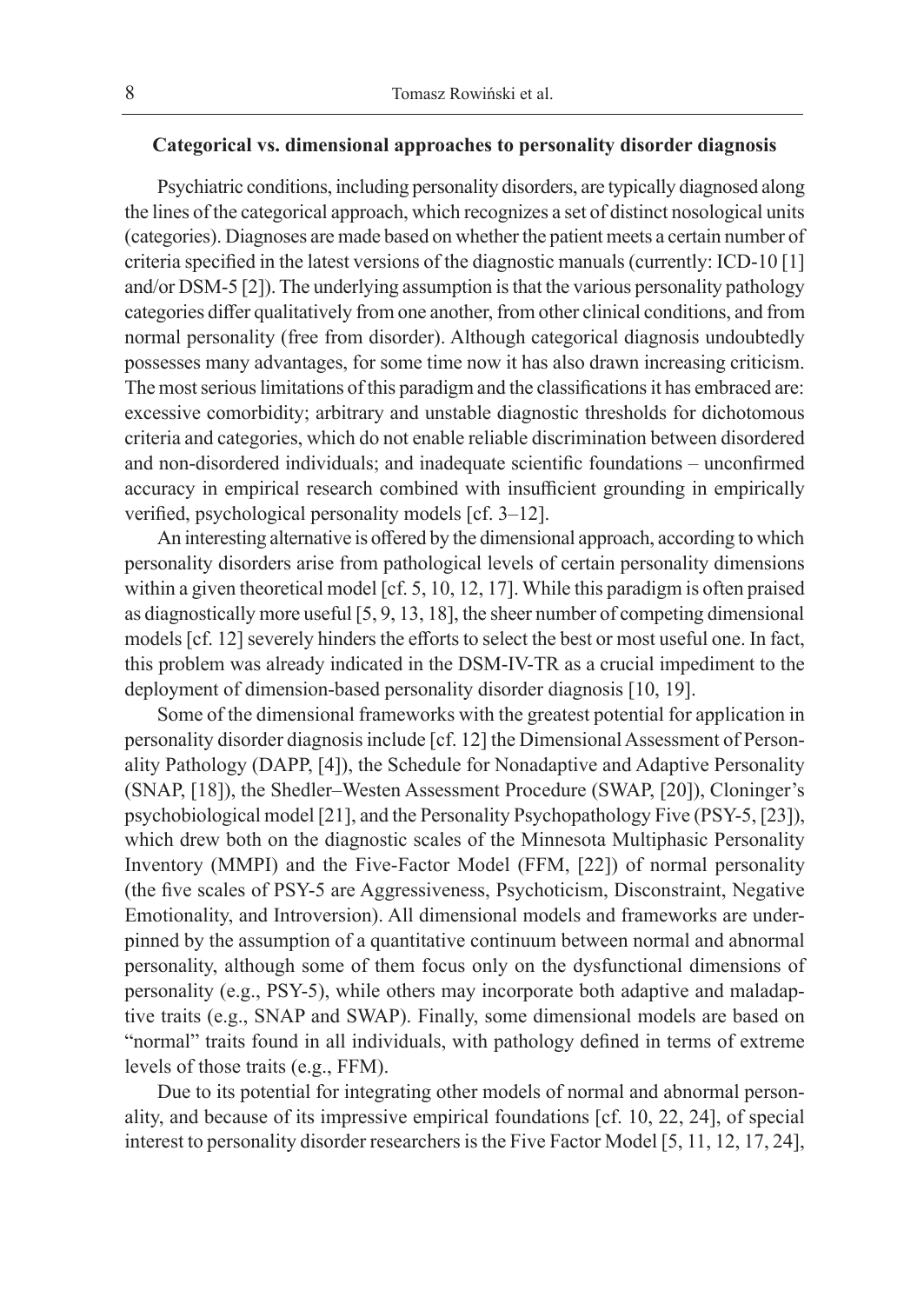also known as the Big Five, which consists of Neuroticism, Extraversion, Openness to Experience, Agreeableness, and Conscientiousness. While the FFM was developed on the basis of psychological investigations of normal personality structure, it is expected that certain configurations of extremely high or low levels of "normal" traits may be linked to personality disorders. Indeed, the FFM has been shown to have some potential for the differentiation, description, and diagnosis of personality disorders [5, 24–27]; however, its utility has ultimately been found to be limited in this area (as it is the case with other dimensional models) [13, 28–30]. The main problems include the determination of stable (replicable) configurations of personality traits indicative of different disorders and the arbitrary nature of diagnostic thresholds (levels of the particular dimensions separating normality from pathology) [cf. 25]. Therefore, the application of the FFM as well as other dimensional models and frameworks in the clinical practice remains problematic [cf. 4, 5, 9].

In summary, both categorical and dimensional approaches to personality disorders have their advantages and shortcomings. Indeed, it can be argued that the FFM did not live up to expectations about its ability to integrate research on normal and abnormal personality [cf. 30]. In this context, the alternative, hybrid diagnostic system developed by the DSM-5 Personality and Personality Disorders Work Group of American Psychiatric Association (APA) offers an interesting and promising alternative [2, 13, 14, 31], as it not only integrates categorical and dimensional paradigms [cf. 4, 31], but also builds a bridge between a psychiatric disorder classification and psychological personality research. The hybrid system essentially combines a new multidimensional model of pathological traits [2, 14], inspired by both the FFM and PSY-5, with a set of clear and substantiated criteria for categorical diagnosis of personality disorders as distinct nosological entities.

#### **The hybrid DSM-5 diagnostic system for personality disorders**

Some of the problems arising from categorical diagnosis were already recognized in previous editions of the DSM, and especially the DSM-IV and its revised version, the DSM-IV-TR [19], which incorporated certain elements of the dimensional approach. The ten categories described in the manual were grouped into three clusters: A, B, and C. While Section II of the DSM-5 [2] retained the classification of personality disorders and the diagnostic criteria from the DSM-IV-TR, Section III of the DSM-5 proposed an alternative, hybrid diagnostic system, which is being currently verified via research and clinical practice.

In the alternative DSM-5 model, central to diagnosing personality disorders are criteria A and B (C–G are standard clinical criteria designed to exclude situational, sociocultural, pharmacological/medical, and developmental factors, as well as other mental conditions, as responsible for the observed personality disorder symptoms). Criterion A concerns impairments in personality functioning in two main areas: (1)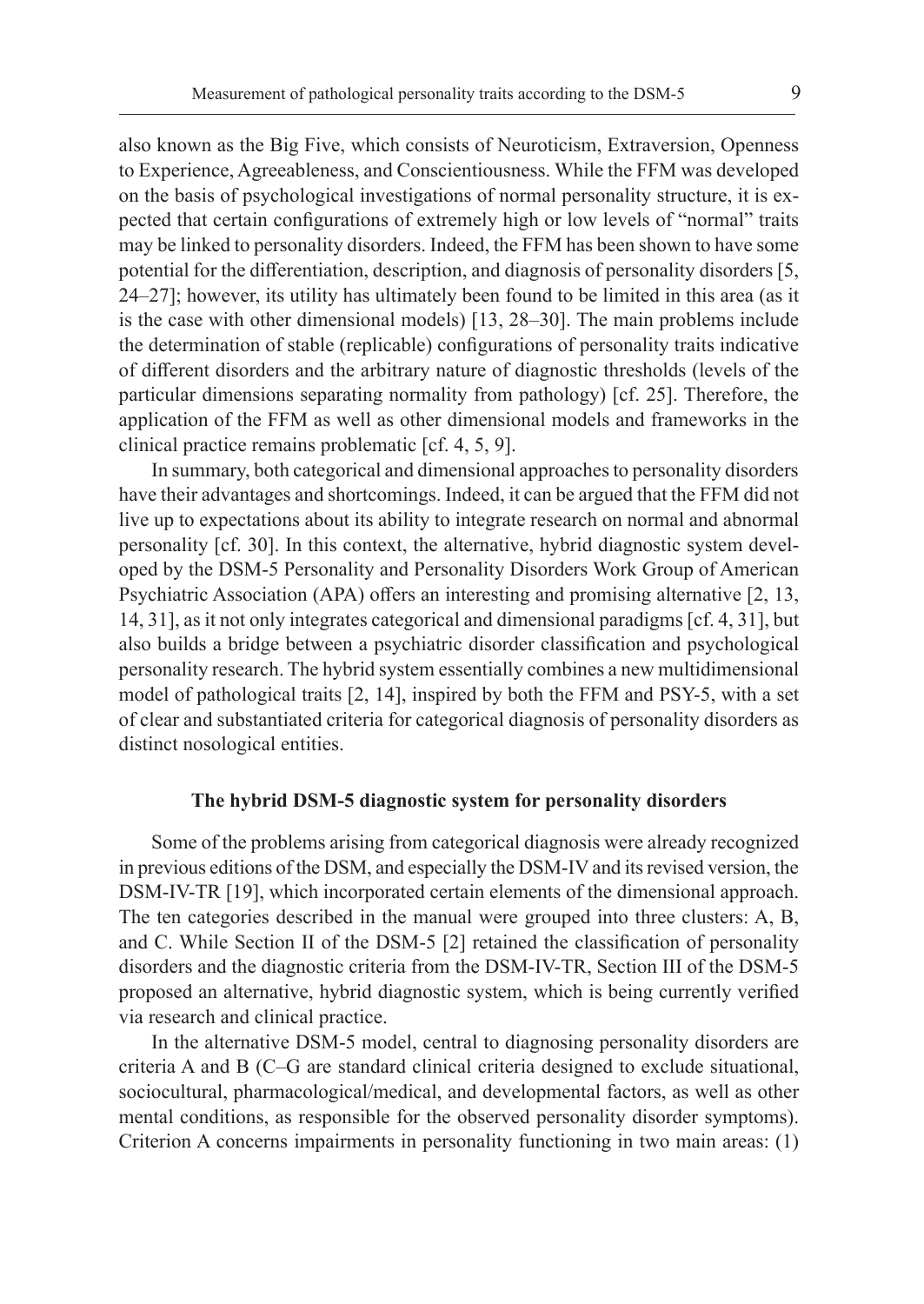the intrapersonal area (self), encompassing identity and self-direction; and (2) the interpersonal area, consisting of empathy and intimacy. Impairments relating to these four elements of personality functioning constitute the core of personality psychopathology. Criterion A already contains a dimensional aspect as personality functioning is conceptualized as a continuum with impairment severity assessed on a five-point scale ranging from 0 – little or no impairment to 4 – extreme impairment, using a descriptive instrument (the Level of Personality Functioning Scale). The diagnosis of a personality disorder requires at least moderate impairment in personality functioning (level 2).

Criterion B is based on a new model of pathological personality traits and requires the presence of at least one out of 25 trait facets organized in five broad factors (trait domains) clearly inspired by the FFM and PSY-5 models. Negative Affectivity, Detachment, Antagonism, Disinhibition, and Psychoticism correspond to both the PSY-5 dimensions of personality psychopathology [cf. 32] and the FFM basic personality domains [e.g., 5, 33–36], being pathological variants of the latter. The close correspondence between the "Pathological Big Five" of the DSM-5 to the five factors describing normal personality is apparent in the names of the negative poles of the pathological domains, four of which are identical to the names of the FFM domains (cf. Table 1). On the other hand, the list of trait facets comprising those domains is an entirely new proposal based on a review of existing trait models and iterative empirical research. This taxonomy of facets and domains constitutes a new, comprehensive, and hierarchical model of pathological personality traits [2, 13]. Among the 25 facets, 21 are assigned to one domain only, while four (Depressivity, Suspiciousness, Restricted affectivity and Hostility), fall under two domains each. Moreover, two facets (Rigid perfectionism and Restricted affectivity) are assigned to particular domains with a negative pole. The pathological trait domains consist of three (Psychoticism) to nine facets (Negative affectivity). The names and definitions of all the trait domains and facets, complete with abbreviations proposed by the present authors, are given in Table 1.

|                                  | Abbr.     | <b>DOMAINS</b><br>and facets                    | <b>DEFINITIONS</b>                                                                                                                                                                                                                                |
|----------------------------------|-----------|-------------------------------------------------|---------------------------------------------------------------------------------------------------------------------------------------------------------------------------------------------------------------------------------------------------|
| CTIVITY<br>巴<br>Æ<br>GATIVE<br>Ψ | <b>NA</b> | NEGATIVE AFFECTIVITY<br>vs. Emotional Stability | Frequent and intense experiences of high levels of a wide<br>range of negative emotions (e.g., anxiety, depression, guilt/<br>shame, worry, anger) and their behavioral (e.g., self-harm)<br>and interpersonal (e.g., dependency) manifestations. |
|                                  | Emo       | Emotional lability                              | Instability of emotional experiences and mood; emotions that<br>are easily aroused, intense, and/or out of proportion to events<br>and circumstances.                                                                                             |

|  |  | Table 1. Definitions of the five trait domains and 25 trait facets from Section III of the DSM-5 |  |  |  |  |
|--|--|--------------------------------------------------------------------------------------------------|--|--|--|--|
|--|--|--------------------------------------------------------------------------------------------------|--|--|--|--|

## *table continued on the next page*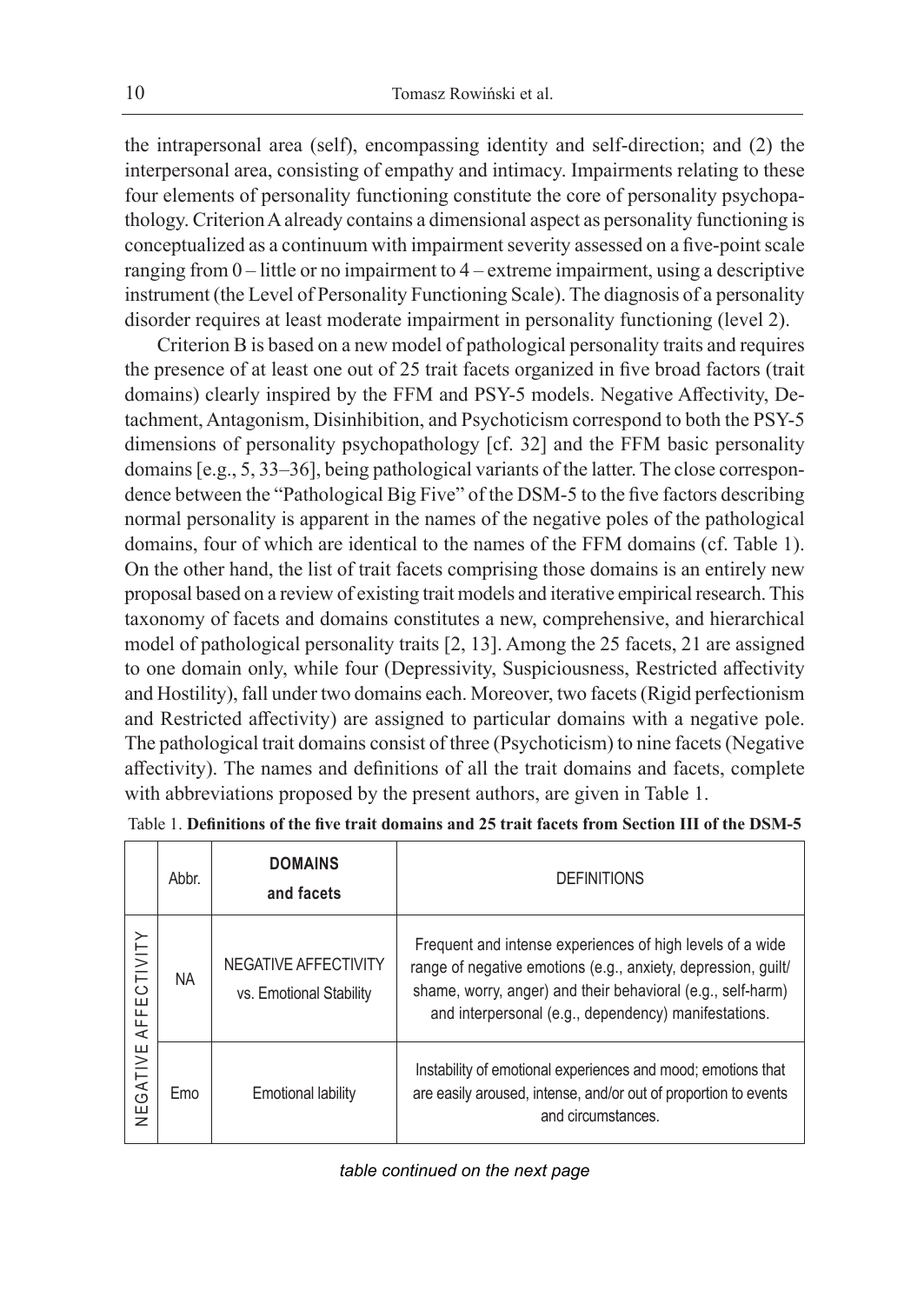| NEGATIVE AFFECTIVITY | Anx  | Anxiousness                           | Feelings of nervousness, tenseness, or panic in reaction to<br>diverse situations; frequent worry about the negative effects of<br>past unpleasant experiences and future negative possibilities;<br>feeling fearful and apprehensive about uncertainty; expecting<br>the worst to happen.          |  |
|----------------------|------|---------------------------------------|-----------------------------------------------------------------------------------------------------------------------------------------------------------------------------------------------------------------------------------------------------------------------------------------------------|--|
|                      | Sep  | Separation insecurity                 | Fears of being alone due to rejection by - and/or separation<br>from - significant others, based in a lack of confidence<br>in one's ability to care for oneself, both physically and<br>emotionally.                                                                                               |  |
|                      | Sub  | Submissiveness                        | Adaptation of one's behavior to the actual or perceived interests<br>and desires of others even when doing so is antithetical to one's<br>own interests, needs, or desires.                                                                                                                         |  |
|                      | Host | Hostility                             | Persistent or frequent angry feelings; anger or irritability in<br>response to minor slights and insults; mean, nasty, or vengeful<br>behavior.                                                                                                                                                     |  |
|                      | Pers | Perseveration                         | Persistence at tasks or in a particular way of doing things long<br>after the behavior has ceased to be functional or effective:<br>continuance of the same behavior despite repeated failures or<br>clear reasons for stopping.                                                                    |  |
|                      | Depr | Depressivity                          | See DETACHMENT                                                                                                                                                                                                                                                                                      |  |
|                      | Susp | Suspiciousness                        | See DETACHMENT                                                                                                                                                                                                                                                                                      |  |
|                      | Res  | (-) Restricted affectivity            | Restricted affectivity (lack of) The lack of this facet characterizes<br>low levels of Negative Affectivity. See Detachment for definition<br>of this facet.                                                                                                                                        |  |
| ETACHMENT            | DE   | <b>DETACHMENT</b><br>vs. Extraversion | Avoidance of socioemotional experience, including both<br>withdrawal from interpersonal interactions (ranging from<br>casual, daily interactions to friendships and intimate<br>relationships) as well as restricted affective experience and<br>expression, particularly limited hedonic capacity. |  |
|                      | With | Withdrawal                            | Preference for being alone to being with others; reticence in<br>social situations; avoidance of social contacts and activity; lack<br>of initiation of social contact.                                                                                                                             |  |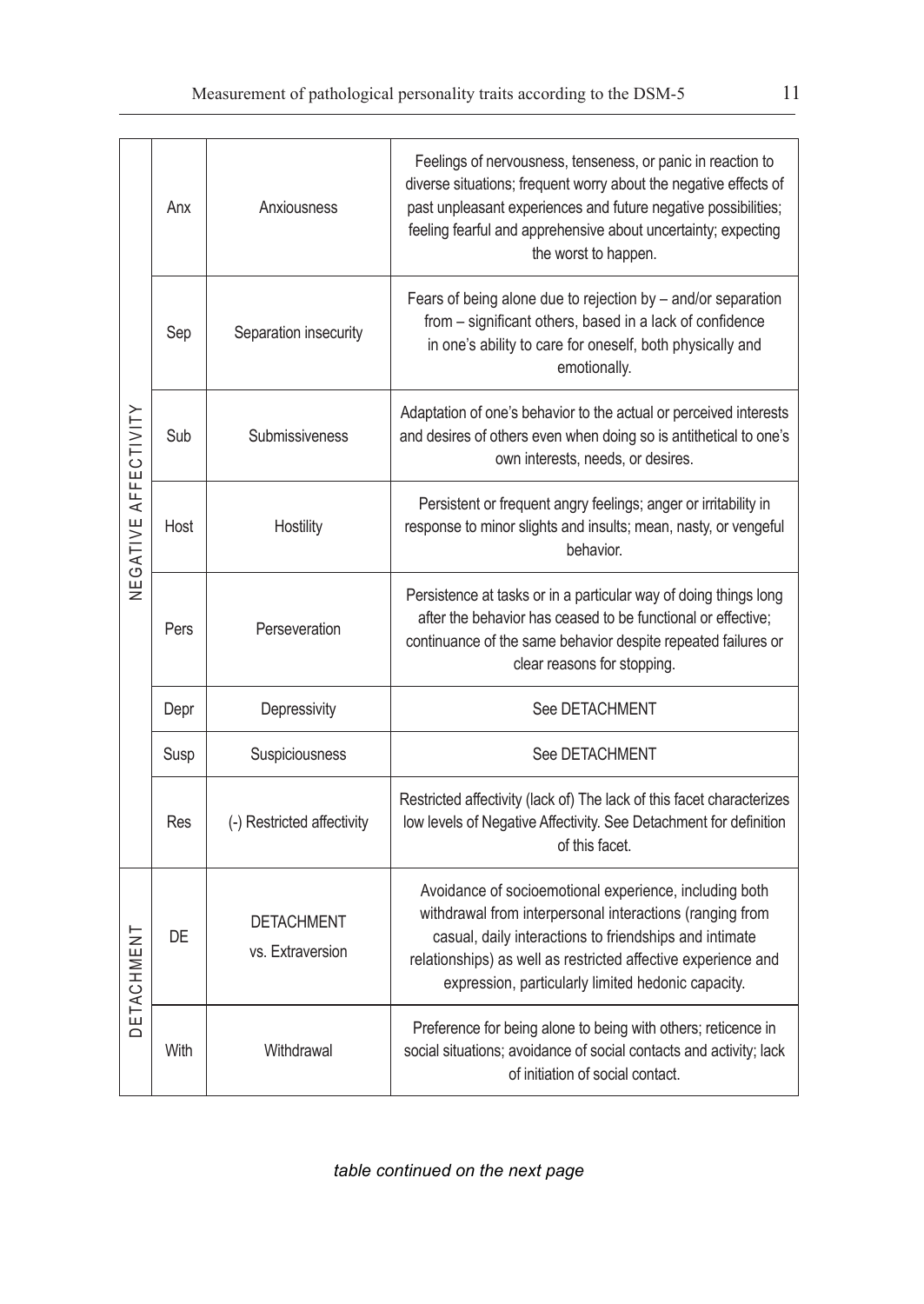|            | Int  | Intimacy avoidance              | Avoidance of close or romantic relationships, interpersonal<br>attachments, and intimate sexual relationships.                                                                                                                                                                                                                                                   |  |
|------------|------|---------------------------------|------------------------------------------------------------------------------------------------------------------------------------------------------------------------------------------------------------------------------------------------------------------------------------------------------------------------------------------------------------------|--|
|            | Anh  | Anhedonia                       | Lack of enjoyment from, engagement in, or energy for life's<br>experiences; deficits in the capacity to feel pleasure and take<br>interest in things.                                                                                                                                                                                                            |  |
| DETACHMENT | Depr | Depressivity                    | Feelings of being down, miserable, and/or hopeless; difficulty<br>recovering from such moods; pessimism about the future;<br>pervasive shame and/or guilt; feelings of inferior self-worth;<br>thoughts of suicide and suicidal behavior.                                                                                                                        |  |
|            | Res  | Restricted affectivity          | Little reaction to emotionally arousing situations; constricted<br>emotional experience and expression; indifference and<br>aloofness in normatively engaging situations.                                                                                                                                                                                        |  |
|            | Susp | Suspiciousness                  | Expectations of - and sensitivity to - signs of interpersonal<br>ill-intent or harm; doubts about loyalty and fidelity of others;<br>feelings of being mistreated, used, and/or persecuted by<br>others.                                                                                                                                                         |  |
|            | AN   | ANTAGONISM<br>vs. Agreeableness | Behaviors that put the individual at odds with other people,<br>including an exaggerated sense of self-importance and<br>a concomitant expectation of special treatment, as well as<br>a callous antipathy toward others, encompassing both an<br>unawareness of others' needs and feelings and a readiness to<br>use others in the service of self-enhancement. |  |
| ANTAGONISM | Man  | Manipulativeness                | Use of subterfuge to influence or control others; use of<br>seduction, charm, glibness, or ingratiation to achieve one's<br>ends.                                                                                                                                                                                                                                |  |
|            | Dec  | <b>Deceitfulness</b>            | Dishonesty and fraudulence; misrepresentation of self;<br>embellishment or fabrication when relating events.                                                                                                                                                                                                                                                     |  |
|            | Gran | Grandiosity                     | Believing that one is superior to others and deserves<br>special treatment; self-centeredness; feelings of entitlement;<br>condescension toward others.                                                                                                                                                                                                          |  |
|            | Att  | Attention seeking               | Engaging in behavior designed to attract notice and to make<br>oneself the focus of others' attention and admiration.                                                                                                                                                                                                                                            |  |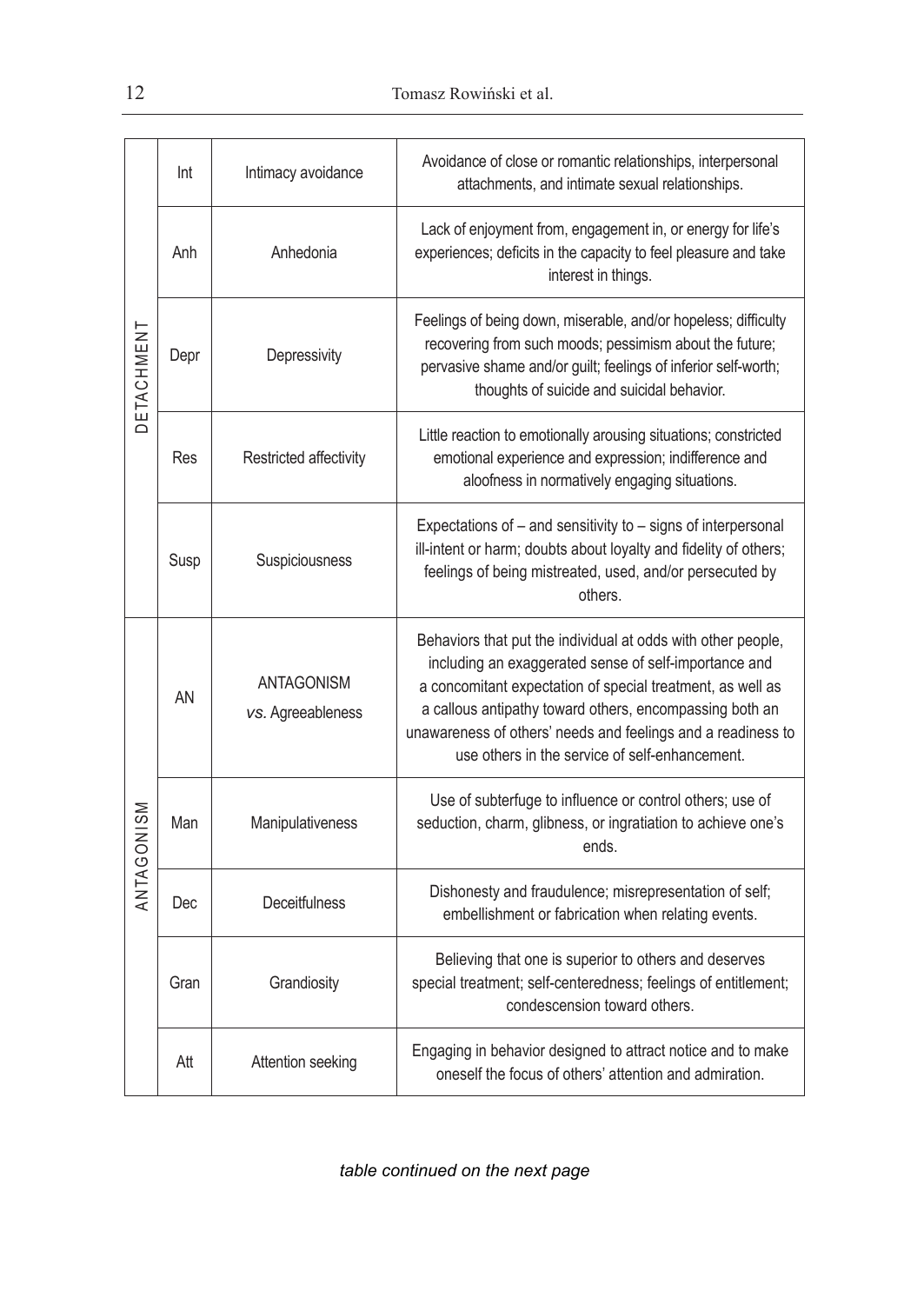| ANTAGONISM    | Call       | Callousness                                   | Lack of concern for the feelings or problems of others; lack of<br>guilt or remorse about the negative or harmful effects of one's<br>actions on others.                                                                                                                                                                                                                                                                                            |  |
|---------------|------------|-----------------------------------------------|-----------------------------------------------------------------------------------------------------------------------------------------------------------------------------------------------------------------------------------------------------------------------------------------------------------------------------------------------------------------------------------------------------------------------------------------------------|--|
|               | Hos        | Hostility                                     | see NEGATIVE AFFECTIVITY                                                                                                                                                                                                                                                                                                                                                                                                                            |  |
|               | DI         | <b>DISINHIBITION</b><br>vs. Conscientiousness | Orientation toward immediate gratification, leading to impulsive<br>behavior driven by current thoughts, feelings, and external<br>stimuli, without regard for past learning or consideration of<br>future consequences.                                                                                                                                                                                                                            |  |
|               | Irr        | Irresponsibility                              | Disregard for - and failure to honor-financial and other<br>obligations or commitments; lack of respect for - and lack of<br>follow-through on - agreements and promises; carelessness<br>with others' property.                                                                                                                                                                                                                                    |  |
| DISINHIBITION | Imp        | Impulsivity                                   | Acting on the spur of the moment in response to immediate<br>stimuli; acting on a momentary basis without a plan or<br>consideration of outcomes; difficulty establishing and following<br>plans; a sense of urgency and self-harming behavior under<br>emotional distress.                                                                                                                                                                         |  |
|               | Dis        | Distractibility                               | Difficulty concentrating and focusing on tasks; attention is<br>easily diverted by extraneous stimuli; difficulty maintaining<br>goal-focused behavior, including both planning and completing<br>tasks.                                                                                                                                                                                                                                            |  |
|               | <b>Ris</b> | Risk taking                                   | Engagement in dangerous, risky, and potentially self-<br>damaging activities, unnecessarily and without regard to<br>consequences; lack of concern for one's limitations and denial<br>of the reality of personal danger; reckless pursuit of goals<br>regardless of the level of risk involved.                                                                                                                                                    |  |
|               | Rig        | (-) Rigid perfectionism                       | Rigid insistence on everything being flawless, perfect,<br>and without errors or faults, including one's own and others'<br>performance; sacrificing of timeliness to ensure correctness<br>in every detail; believing that there is only one right way<br>to do things; difficulty changing ideas and/or viewpoint;<br>preoccupation with details, organization, and order. Low level<br>of this facet characterizes high levels of Disinhibition. |  |

*table continued on the next page*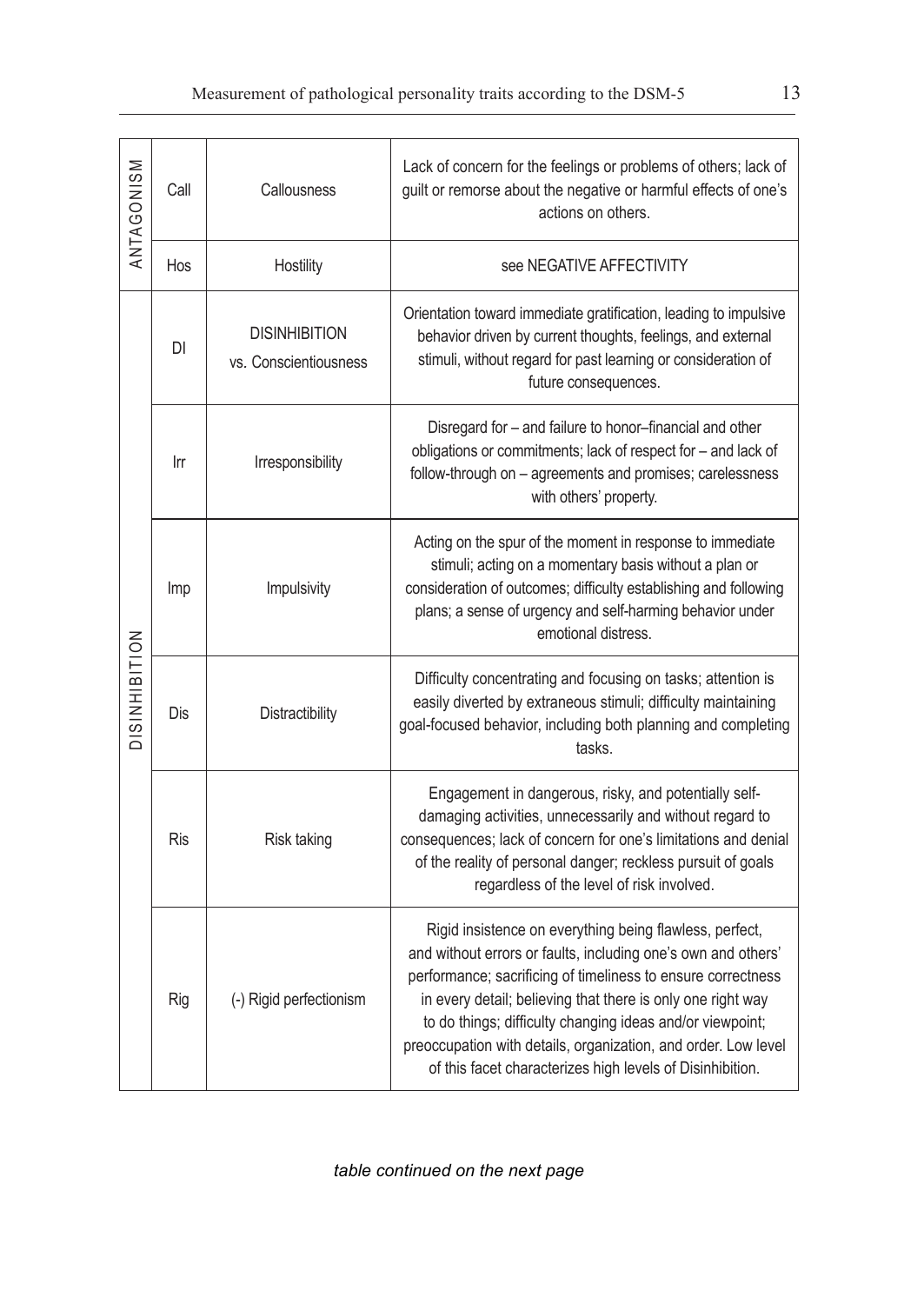| SYCHOTICISM<br>$\Omega$ | PS   | <b>PSYCHOTICISM</b><br>vs. Lucidity       | Exhibiting a wide range of culturally incongruent odd,<br>eccentric, or unusual behaviors and cognitions, including<br>both process (e.g., perception, dissociation) and content<br>(e.g., beliefs).  |  |
|-------------------------|------|-------------------------------------------|-------------------------------------------------------------------------------------------------------------------------------------------------------------------------------------------------------|--|
|                         | Unu  | Unusual beliefs and<br>experiences        | Belief that one has unusual abilities, such as mind reading,<br>telekinesis, thought-action fusion, unusual experiences of<br>reality, including hallucination-like experiences.                      |  |
|                         | Ecc  | Eccentricity                              | Odd, unusual, or bizarre behavior, appearance, and/or speech;<br>having strange and unpredictable thoughts; saying unusual or<br>inappropriate things.                                                |  |
|                         | Perd | Cognitive and perceptual<br>dysregulation | Odd or unusual thought processes and experiences, including<br>depersonalization, derealization, and dissociative experiences;<br>mixed sleep-wake state experiences; thought-control<br>experiences. |  |

In the DSM-5 model, each trait is represented by a dimension scored using a dedicated instrument, namely the Personality Inventory for DSM-5 (PID-5 [14]). At the same time, the categorical component of the hybrid DSM-5 diagnostic system [cf. 31] ultimately enables clinical identification of specific personality disorder categories on the basis of high intensity of particular pathological traits (as long as Criterion A is also met). The DSM-5 does not directly specify thresholds for abnormal trait levels, but rather recommends comparing the obtained scores with population norms and/or weighing them against clinical evaluation (e.g., supported by interview data); however, some authors have adopted a threshold score of >2 (from the range of 0–3) on individual PID-5 scales [37; cf. 14, 38]. Finally, it should be noted that characteristic symptoms within each of the four areas of personality functioning are described by Criterion A separately for each personality disorder. For the criterion to be met, moderate or greater impairment in at least two out of four elements of personality functioning must be found.

Section III of the DSM-5 includes criteria for six personality disorder categories. The number of categories was reduced (from ten) due to criticism of their defining criteria and because of very high comorbidity among the DSM-IV-TR categories in diagnostic practice [5, 9, 13]. These six disorder categories included in the DSM-5 which were the least likely to coexist with each other and with other types of mental disorders were as follows: antisocial, avoidant, borderline, narcissistic, obsessive-compulsive, and schizotypal personality. The following personality disorders included in the DSM-IV-TR were eliminated: schizoid, dependent, histrionic, and paranoid personality.

Table 2 presents the six categories of personality disorders included in the DSM-5, as well as the characteristic sets of trait facets and diagnostic criteria for each of them.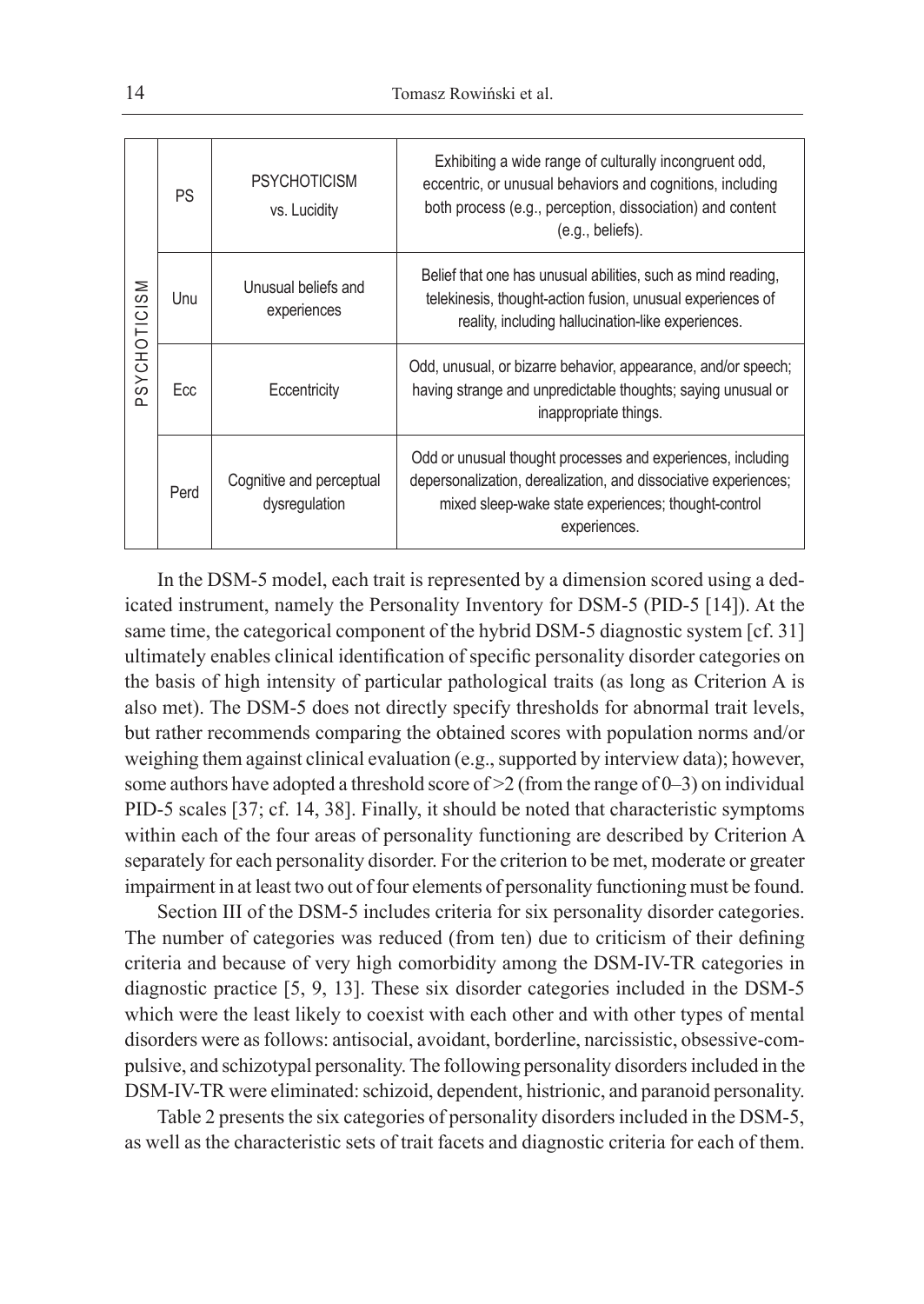Those criteria specify how many and what trait facets are necessary and/or sufficient to diagnose a given personality disorder. For instance, the high intensity of 6 out of the 7 defining trait facets is needed for a diagnosis of antisocial personality disorder, while both of the defining facets are necessary to diagnose narcissistic personality disorder. The patterns of pathological traits and the related diagnostic criteria were developed by the DSM-5 work group in a comprehensive manner based on meta-analyses and empirical data concerning relationships between traits and DSM-IV diagnoses.

| Personality disorder | Diagnosis criteria               |                      |
|----------------------|----------------------------------|----------------------|
|                      | and pathological facets          | Pathological domains |
|                      | At least 6 out of:               |                      |
|                      | - Manipulativeness               |                      |
|                      | - Callousness                    |                      |
| Antisocial           | - Deceitfulness                  | Antagonism           |
|                      | - Hostility                      | <b>Disinhibition</b> |
|                      | - Risk taking                    |                      |
|                      | - Impulsivity                    |                      |
|                      | - Irresponsibility               |                      |
|                      | Required:                        |                      |
|                      | - Anxiousness                    |                      |
| Avoidant             | and at least 2 out of:           | Negative affectivity |
|                      | - Withdrawal                     | Detachment           |
|                      | Anhedonia                        |                      |
|                      | - Intimacy avoidance             |                      |
|                      | At least 4 out of the following; |                      |
|                      | required 1 out of:               |                      |
|                      | - Impulsivity                    |                      |
|                      | - Risk taking                    | <b>Disinhibition</b> |
| <b>Borderline</b>    | - Hostility                      | Negative affectivity |
|                      | and the other out of:            | (Antagonism          |
|                      | - Emotional lability             | Detachment)          |
|                      | - Anxiousness                    |                      |
|                      | - Separation insecurity          |                      |
|                      | - Depressivity                   |                      |

#### Table 2. **Personality disorder categories and the pathological traits indicative of them (Criterion B) according to Section III of the DSM-5**

*table continued on the next page*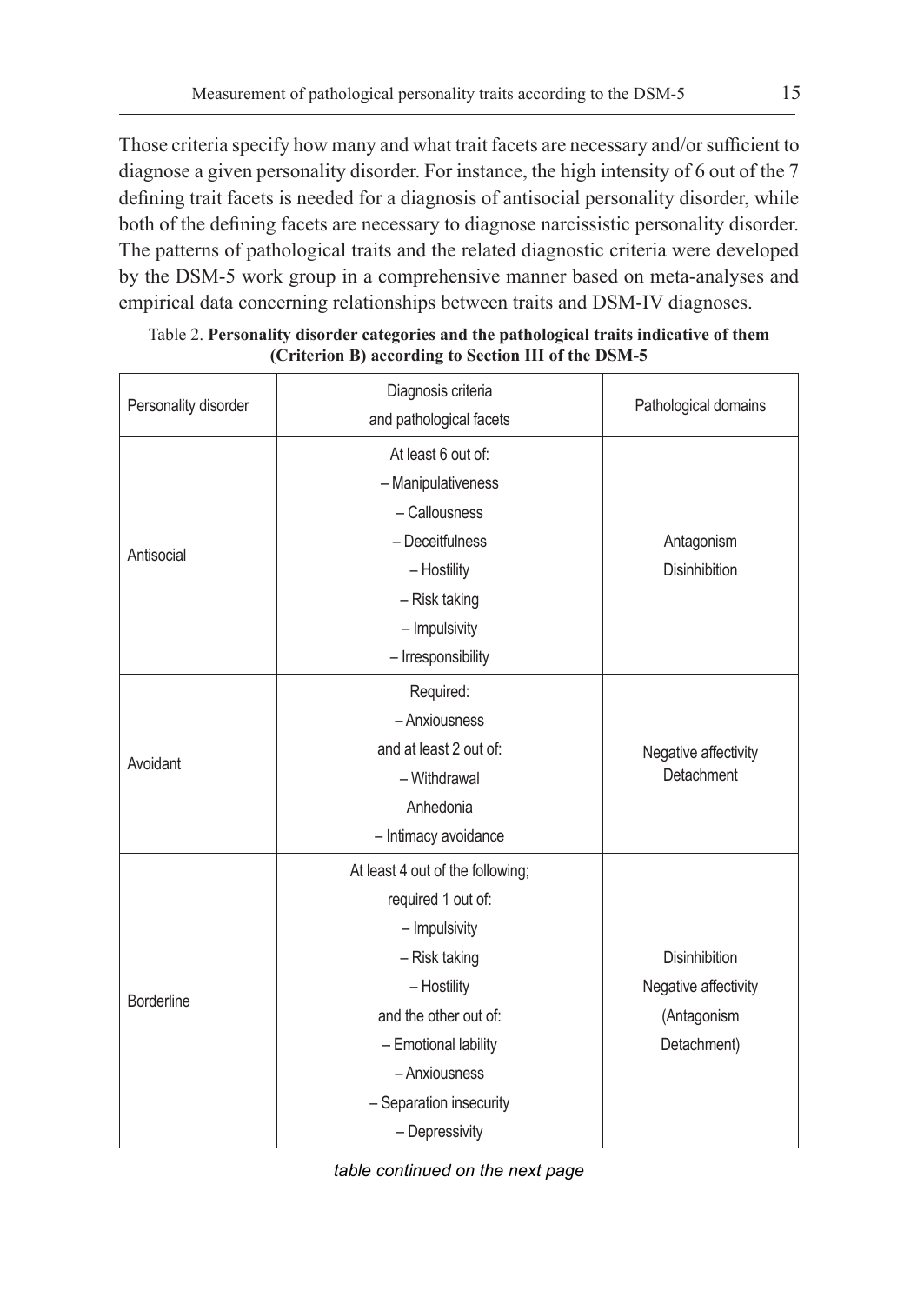| Narcissistic         | Required both:<br>- Grandiosity<br>- Attention seeking                                                                                                                                | Antagonism                                              |
|----------------------|---------------------------------------------------------------------------------------------------------------------------------------------------------------------------------------|---------------------------------------------------------|
| Obsessive-compulsive | Required:<br>- Rigid perfectionism<br>and at least 2 out of:<br>- Perseveration<br>- Intimacy avoidance<br>- Restricted affectivity                                                   | Disinhibition (-)<br>Negative affectivity<br>Detachment |
| Schizotypal          | At least 4 out of:<br>- Cognitive and perceptual dysregulation<br>- Unusual beliefs and experiences<br>- Eccentricity<br>- Restricted affectivity<br>- Withdrawal<br>- Suspiciousness | Psychoticism<br>Detachment<br>(Negative affectivity)    |

In addition to the six specific personality disorders mentioned above, Section III of the DSM-5 proposes a new diagnosis: personality disorder – trait specified (PD-TS) [2, cf. 6], replacing the category of not precisely defined (and often diagnosed) so-called personality disorder not otherwise specified (PDNOS) used in previous editions of the DSM. PD-TS is diagnosed when (1) moderate or higher impairment in at least two out of four elements of personality functioning (Criterion A) is accompanied by (2) at least one elevated pathological trait domain or facet (Criterion B) in the absence of (3) a pattern of traits consistent with a specific disorder (Criterion B) and/or a pattern of difficulties in personality functioning characteristic of a specific disorder (Criterion A). PD-TS could also encompass personality disorders which were removed from Section III of the DSM-5, such as histrionic personality; this particular psychiatric condition may be thus diagnosed as PD-TS coinciding with the trait facets of Emotional lability, Attention seeking, and Manipulativeness [as cited in: 6].

Moreover, in situations where the full diagnostic criteria for a personality disorder are met, the identification of some additional trait facets (not required for the diagnosis) may serve as a supplementary specifier of the individual's condition, affording a more complete clinical picture. For example, narcissistic personality (characterized by high levels of Grandiosity and Attention seeking) may be accompanied by other facets of Antagonism (e.g., Deceitfulness, Manipulativeness, Callousness) indicative of the more malignant form of this condition, or by some facets of the Negative Affectivity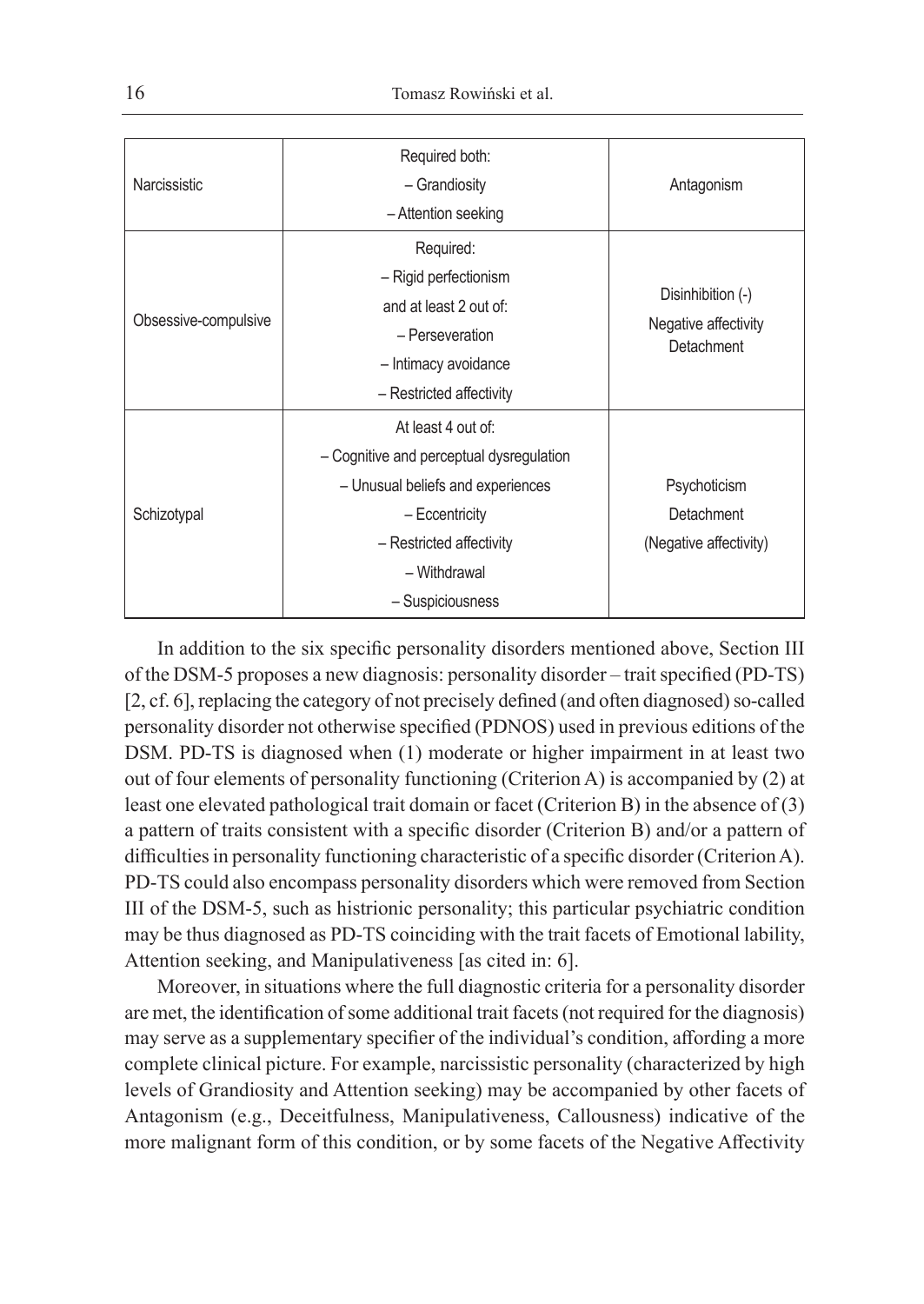domain (e.g., Depressivity, Anxiousness) suggesting a more vulnerable presentation [2]. Finally, assessment of the level of personality functioning (Criterion A) may also specify the category of disorder in greater detail.

# **Recapitulation – the current status and potential of the hybrid DSM-5 system**

As indicated by the APA Board, the hybrid system of personality disorder diagnosis contained in Section III of the DSM‑5 is subject to further research and clinical evaluation. Its inclusion in the manual as an alternative to the traditional diagnostic system in Section II (adopted from the DSM-IV-TR) appears to be justified by the twin goals of preserving continuity with current clinical practice while addressing the numerous shortcomings of the conventional approach to personality disorders [2]. The alternative system developed by the APA [2] is particularly interesting in that it embodies the postulate of supplementing categorical frameworks with dimensional models. It should be noted that the debate between the advocates of the categorical and dimensional paradigms goes far beyond the field of personality pathology [cf. 39, 40]. Dimensional models have also been proposed for evaluation of such nosological entities as conduct disorder, ADHD, oppositional defiant disorder (ODD) [41], affective disorders [42], autism spectrum disorders [43], and psychoses [44, 45]. On the other hand, it has been suggested that the DSM-5 manual is essentially of provisional nature as the rapid progress of neuroscience in conjunction with advances in brain imaging, genetics, and studies of environmental factors are poised to substantially expand knowledge of the etiology of mental disorders in the coming years [46].

Previous studies have shown considerable transdiagnostic heterogeneity in etiological factors [47], with marked differences in manifestations of psychiatric disorders between age and gender groups and types of informants. Also in this context hierarchical dimensional approach including the DSM‑5 alternative system, but for example also Achenbach's Child Behavior Checklist [41], makes it possible to address the above issues by defining cut-off points for these groups; such models are generally consistent with the assumptions and observations presented above.

Given its hybrid dimensional/categorical nature, the foremost strengths of the DSM-5 alternative system arise from the structure of Criterion A based on four elements of personality functioning and the empirical underpinning of the pathological trait model in Criterion B. The latter has revealed superior accuracy in personality disorder diagnosis, also in the Polish population [3]. As such, it should be recognized as a very promising endeavor to overcome the limitations of categorical diagnosis and bridge psychiatric disorder classifications with findings from psychological research on normal personality [cf. 3, 5, 16]. Nevertheless, further studies should address the following questions: (1) Is the proposed catalog of 25 trait facets sufficient to identify all personality disorders? [cf. 24, 48]; (2) Are the facet patterns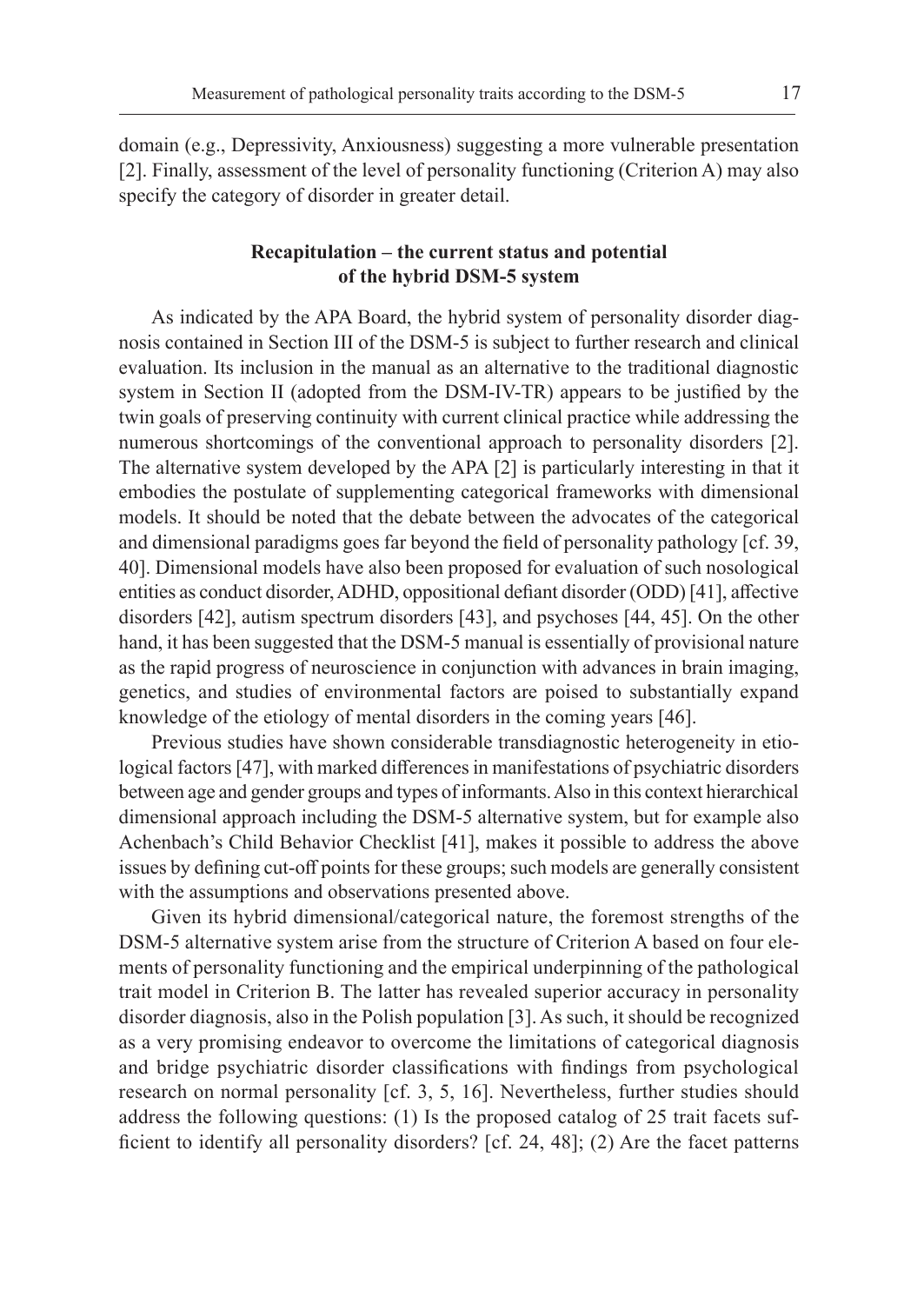assigned to the six specific disorders optimal? [cf. 38, 49–51]; (3) Is the reduction of the number of specific personality disorders to six justified?; and (4) Is the hybrid DSM-5 system of personality disorder diagnosis suitable for clinical practice? Indeed, regardless of the scientific values of the hybrid diagnostic system with its dimensional pathological trait model operationalized in the PID-5, what matters most is its usefulness to clinicians. While the reliability and accuracy of the PID-5 has been amply corroborated by empirical studies on a variety of clinical and non-clinical groups in different versions and language adaptations [cf. e.g. 3, 14, 33–36, 52–59], little is still known about the utility of the alternative DSM-5 system and PID-5 in a clinical setting [60]. Significant difficulties undermining the main purpose of this diagnostic methodology, which is using it by clinicians, have been pointed out by a group of prominent researchers and therapists including Beck, Fonagy, Kernberg, Shedler, and Westen [60]. The chief objections raised by them concern the reduced number of explicit personality pathology categories/prototypes resulting in the omission of histrionic, dependent, and paranoid personality disorders, which are frequently encountered in clinical practice [cf. 61, 62]. The categories specified in the hybrid DSM-5 system do not seem to cover the entire spectrum of personality pathology, ostensibly disregarding a considerable body of research literature on the ignored conditions [cf. 5].

On the other hand, it should be borne in mind that it was primarily empirical studies that motivated the development of the alternative DSM-5 model and led to the reduction in the number of explicitly defined personality disorders due to the widespread diagnostic comorbidity of psychiatric categories and the excessive use of PDNOS [cf. 58]. Moreover, the concept of the PD-TS category, diagnosable with the PID-5, opened up the opportunity to reveal new personality pathology categories or prototypes, and add them to the six already defined disorders when new patterns of trait facets will constantly recur in academic research and clinical practice. Finally, also the existing trait criteria for specific personality disorders could be verified and possibly optimized in further studies [cf. 3, 38, 49].

The above considerations notwithstanding, the crucial issue is whether clinicians will be able or willing to implement the highly complicated alternative DSM-5 diagnostic procedure in day-to-day practice, as noted by the aforementioned critics of this system. While their objections should not be lightly dismissed, the complexity and laboriousness of this model do not seem to be much greater than those of its counterparts, including the novel models and tools (e.g., SWAP). Therefore, it seems likely that the future of the DSM-5 alternative diagnostic system and its dedicated inventory will be ultimately decided by a combination of inputs from academic research, empirical evaluations on different groups of patients, and clinical practice.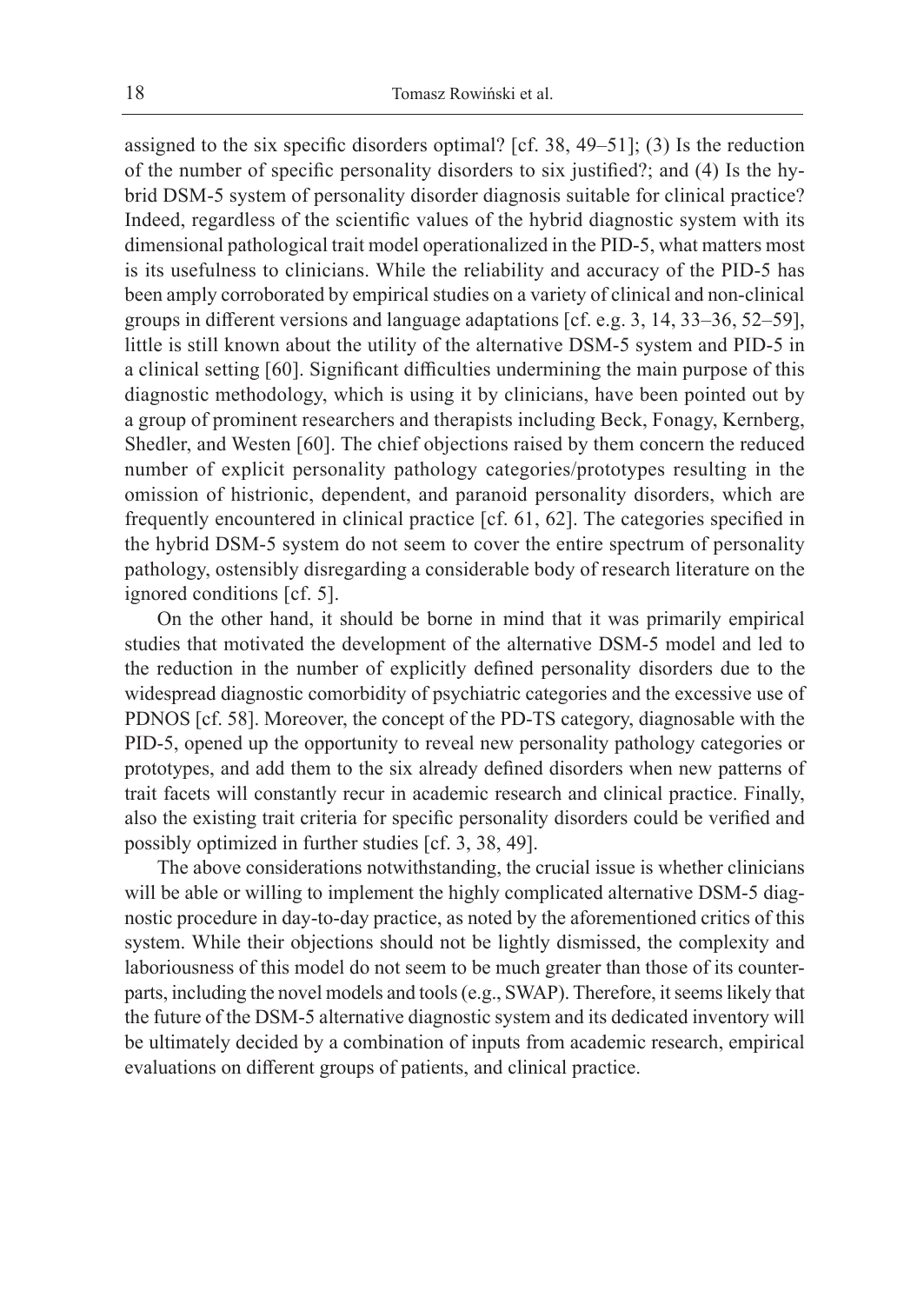#### **References**

- 1. *WHO International Classification of Diseases, 10th Revision*. WHO; 1992.
- 2. American Psychiatric Association. *Diagnostic and statistical manual of mental disorders 5th Edition*. Washington, DC: APA; 2013.
- 3. Strus W, Rowiński T, Cieciuch J, Kowalska-Dąbrowska M, Czuma I, Żechowski C. *Patologiczna Wielka Piątka: próba zbudowania pomostu pomiędzy psychiatryczną klasyfikacją zaburzeń a cechowym modelem osobowości zdrowej*. Roczniki Psychologiczne. 2017; 20(2): 429–450.
- 4. Livesley WJ. *A framework for integrating dimensional and categorical classifications of personality disorder*. J. Pers. Disord. 2007; 21(2): 199–224.
- 5. Widiger TA. *The Oxford handbook of personality disorders*. Oxford, UK: Oxford University Press; 2012.
- 6. Grabski B, Gierowski JK. *Zaburzenia osobowości różne spojrzenia i próby ich integracji*. Psychiatr. Pol. 2012; 46(5): 829–844.
- 7. Cierpiałkowska L. *Psychologia zaburzeń osobowości. Wybrane zagadnienia*. Poznan: Adam Mickiewicz University Press; 2004.
- 8. Markon KE. *Epistemological pluralism and scientific development: An argument against authoritative nosologies*. J. Pers. Disord. 2013; 27(5): 554.
- 9. Trull TJ, Durrett CA. *Categorical and dimensional models of personality disorder*. Annu. Rev. Clin. Psychol. 2005; 1: 355–380.
- 10. Widiger TA, Simonsen K. *Alternative dimensional models of personality disorder: Finding a common ground*. J. Pers. Disord. 2005; 19(2): 110–130.
- 11. Widiger TA, Trull TJ. *Plate tectonics in the classification of personality disorder: Shifting to a dimensional model*. Am. Psychol. 2007; 62(2): 71.
- 12. Widiger TA, Simonsen E, Sirovatka PJ, Regier DA. *Dimensional models of personality disorders. Refining the research agenda for DSM-V*. Washington, D.C.: American Psychiatric Association; 2006.
- 13. Krueger RF, Eaton NR, Clark LA, Watson D, Markon KE, Derringer J et al. *Deriving an empirical structure of personality pathology for DSM-5*. J. Pers. Disord. 2011; 25(2): 170–191.
- 14. Krueger RF, Derringer J, Markon KE, Watson D, Skodol AE. *Initial construction of a maladaptive personality trait model and inventory for DSM-5*. Psychol. Med. 2012; 42(9): 1879–1890.
- 15. Rowiński T, Kowalska-Dąbrowska M, Strus W, Cieciuch J, Czuma I, Żechowski C et al. *Measurement of pathological personality traits according to the DSM-5: A Polish adaptation of the PID-5. Part II – empirical results*. Psychiatr. Pol. ONLINE FIRST Nr 99. DOI: https://doi. org/10.12740/PP/OnlineFirst/86478
- 16. Markon E, Krueger R, Watson D. *Delineating the structure of normal and abnormal Personality: An integrative hierarchical approach*. J. Pers. Soc. Psychol. 2005; 88(1): 139–157.
- 17. Widiger TA, Livesley WJ, Clark LA. *An integrative dimensional classification of personality disorder*. Psychol. Assess. 2009; 21(3): 243–255.
- 18. Clark LA. *Assessment and diagnosis of personality disorder: Perennial issues and an emerging reconceptualization*. Annu. Rev. Psychol. 2007; 58: 227–257.
- 19. American Psychiatric Association. *Diagnostic and Statistical Manual of Mental Disorders, 4th Edition, Text Revision*. Washington, D.C.: APA; 2000.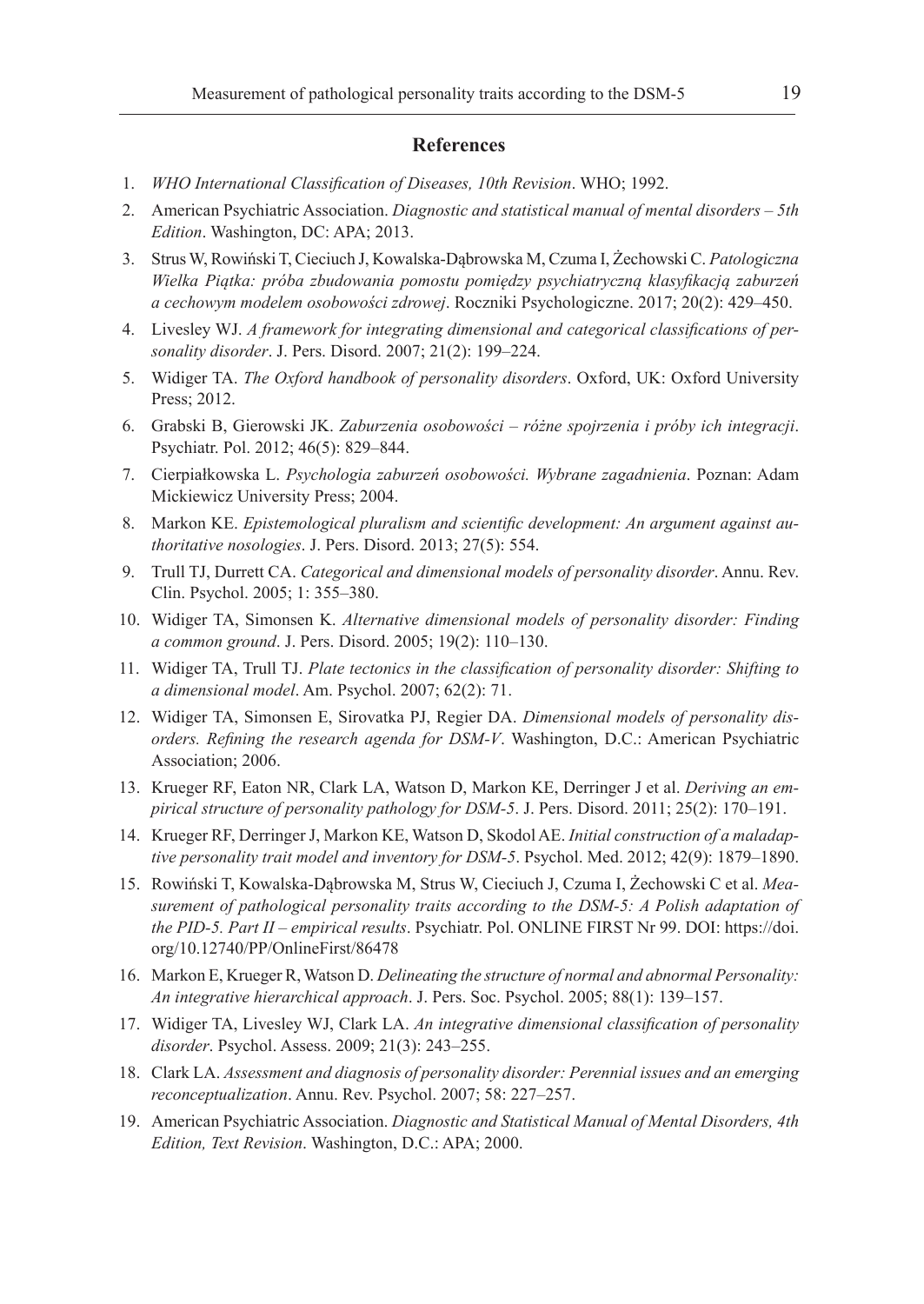- 20. Westen D, Shedler J. *Personality diagnosis with the Shedler–Westen Assessment Procedure (SWAP): Integrating clinical and statistical measurement and prediction*. J. Abnorm. Psychol. 2007; 116(4): 810–822.
- 21. Cloninger CR. *Biology of personality dimensions*. Curr. Opin. Psychiatry. 2000; 13: 611–616.
- 22. McCrae RR, Costa PT. *Osobowość dorosłego człowieka*. Krakow: WAM Publishing House; 2005.
- 23. Harkness AR, McNulty JL, Ben-Porath YS. *The Personality Psychopathology Five (PSY-5): Constructs and MMPI-2 scales*. Psychol. Assess. 1995; 7(1): 104–114.
- 24. Widiger TA, Costa PT. *Personality disorders and the Five-Factor Model of personality*. Washington, D.C.: American Psychological Association; 2013.
- 25. Miller JD. *Five-factor model personality disorder prototypes: A review of their development, validity, and comparison to alternative approaches*. J. Pers. 2012; 80(6): 1565–1591.
- 26. Samuel DB, Widiger TA. *A meta-analytic review of the relationships between the five-factor model and DSM-IV-TR personality disorders: A facet level analysis*. Clin. Psychol. Rev. 2008; 28(8): 1326–1342.
- 27. Saulsman LM, Page AC. *The five-factor model and personality disorder empirical literature: A meta-analytic review*. Clin. Psychol. Rev. 2004; 23(8): 1055–1085.
- 28. Bagby RM, Costa PT, Widiger TA, Ryder AG, Marshall M. *DSM-IV personality disorders and the Five-Factor Model of personality: A multi-method examination of domain – and facet-level predictions*. Eur. J. Pers. 2005; 19: 307–324.
- 29. De Fruyt F, De Clercq BJ, Van de Wiele L, Van Heeringen K. *The validity of Cloninger's psychobiological model versus the five-factor model to predict DSM-IV personality disorders in a heterogeneous psychiatric sample: Domain facet and residualized facet descriptions*. J. Pers. 2006; 74(2): 479–510.
- 30. Zawadzki B. *Pięcioczynnikowa Teoria Osobowości a zaburzenia psychiczne*. In: Siuta J. ed. *Diagnoza osobowości. Inwentarz NEO-PI-R w teorii i praktyce*. Warszawa: PTP; 2009. S. 220–237.
- 31. Skodol AE, Clark LA, Bender DS, Krueger RF, Livesley WJ, Morey LC et al. *Proposed changes in personality and personality disorder assessment and diagnosis for DSM-5, part I: Description and rationale*. Personal. Disord. 2011; 2(1): 4–22.
- 32. Anderson JL, Sellbom M, Bagby RM, Quilty LC, Veltri COC, Markon KE et al. *On the Convergence Between PSY-5 Domains and PID-5 Domains and Facets: Implications for Assessment of DSM-5 Personality Traits*. Assessment. 2013; 20(3): 286–294.
- 33. De Fruyt F, de Clercq B, de Bolle M, Wille B, Markon KE, Krueger RF. *General and maladaptive traits in a five-factor framework for DSM-5 in a university student sample*. Assessment. 2013; 20(3): 295–307.
- 34. Griffin SA, Samuel DB. *A closer look at the lower-order structure of the Personality Inventory for DSM-5: Comparison with the Five-Factor Model*. Personal. Disord. 2014; Advance online publication.
- 35. Thomas KM, Yalch MM, Krueger RF, Wright AG, Markon KE, Hopwood CJ. *The convergent structure of DSM-5 personality trait facets and five-factor model trait domains*. Assessment. 2013; 20(3): 308–311.
- 36. Quilty LC, Ayearst L, Chmielewski M, Pollock BG, Bagby RM. *The psychometric properties of the Personality Inventory for DSM-5 in an APA DSM-5 Field Trial sample*. Assessment. 2013; 20(3): 362–369.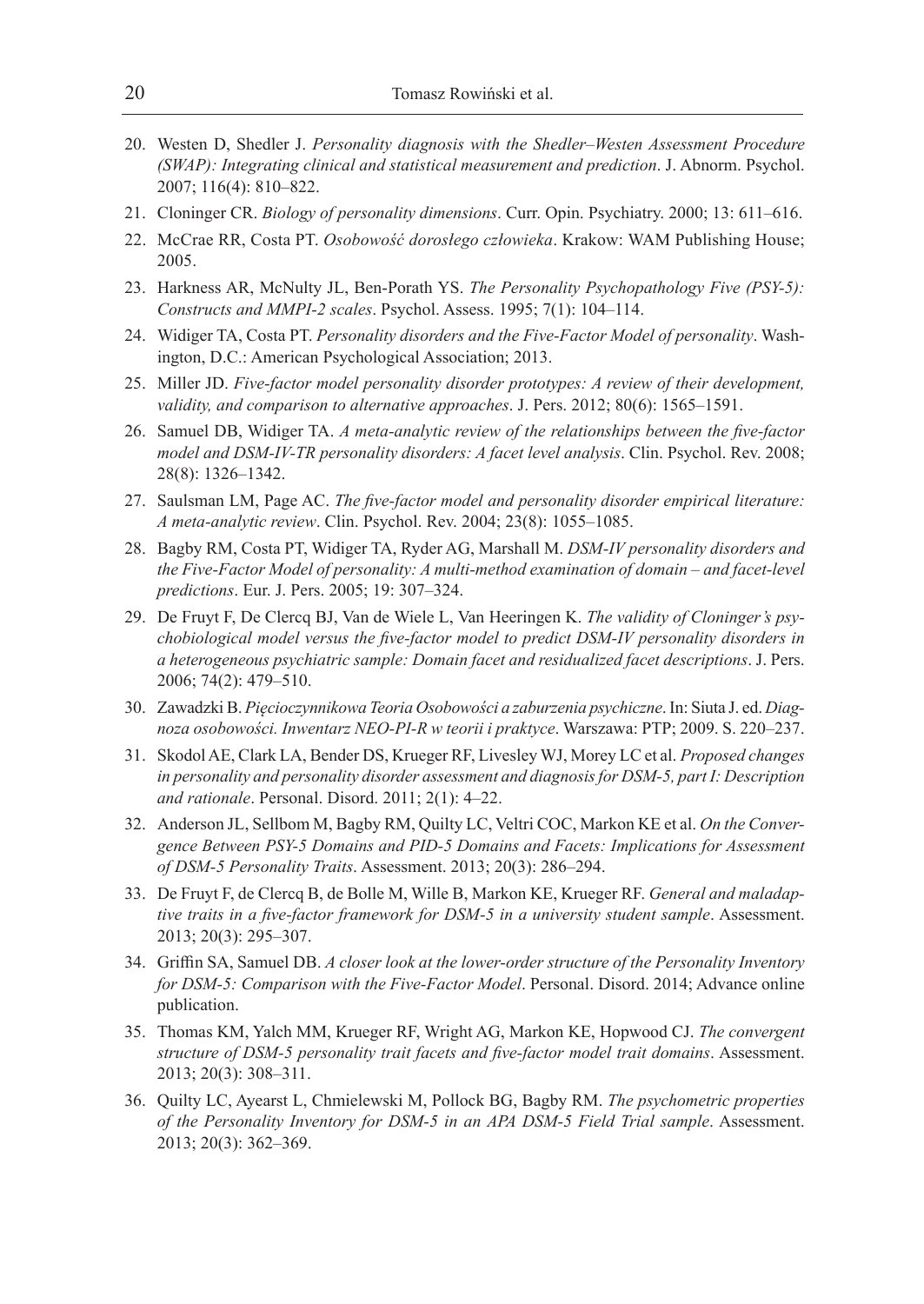- 37. Samuel DB, Hopwood CJ, Krueger RF, Thomas KM, Ruggero CJ. *Comparing methods for scoring personality disorder types using maladaptive traits in DSM-5*. Assessment. 2013; 20(3): 353–361.
- 38. Morey LC, Skodol AE. *Convergence between DSM-IV-TR and DSM-5 Diagnostic Models for Personality Disorder: Evaluation of strategies for establishing diagnostic thresholds*. J. Psychiatr. Pract. 2013; 19(3): 179–193.
- 39. Pickles A, Angold A. *Natural categories or fundamental dimensions: On carving nature at the joints and rearticulation of psychopathology*. Dev. Psychopathol. 2003; 15(3): 529–551.
- 40. Coghill D, Sonuga-Barke EJS. *Annual research review: Categories versus dimensions in classification and conceptualisation of child and adolescent mental disorders: Implications of recent empirical study*. J. Child Psychol. Psychiatry. 2012; 53(5): 469–489.
- 41. Achenbach TM, Rescorla LA. *Manual for the ASEBA School-Age Forms & Profiles*. Burlington, VT: University of Vermont, Research Center for Children, Youth, & Families; 2001.
- 42. Angst J. *Will mania survive DSM-5 and ICD-11?* Int. J. Bipolar Disord. 2015; 3(24): 1–3.
- 43. Elton A, Di Martino A, Hazlett HC, Gao W. *Neural connectivity for categorical-dimensional Hybrid model of autism spectrum disorder*. Biol. Psychiatry. 2016; 80(2): 120–128.
- 44. Murray V, McKee I, Miller PM, Young D, Muir WJ, Pelosi AJ et al. *Dimensions and classes of psychosis in a population cohort: A four-class, four-dimension model of schizophrenia and affective psychoses*. Psychol. Med. 2005; 35(4): 499–510.
- 45. Potuzak M, Ravichandran C, Lewandowski KE, Ongür D, Cohen BM. *Categorical vs dimensional classifications of psychotic disorders*. Compr. Psychiatry. 2012; 53(8): 1118–1129.
- 46. Hudziak JJ, Achenbach T, Althoff RR, Pine DS. *A dimensional approach to developmental psychopathology*. Int. J. Methods Psychiatr. Res. 2007; 16(S1): S16–S23.
- 47. Achenbach TM. *Transdiagnostic heterogeneity, hierarchical dimensional models, and societal, cultural, and individual differences in the developmental understanding of psychopathology*. Eur. Child Adolesc. Psychiatry. 2015; 24(12): 1419–1422.
- 48. Gore WL, Pincus AL. *Dependency and the Five Factor Model*. In: Widiger TA, Costa PT. ed. *Personality disorders and the Five-Factor Model of personality*. Washington, D.C.: American Psychological Association; 2013. S. 163–177.
- 49. Bach B, Markon K, Simonsen E, Krueger RF. *Clinical utility of the DSM-5 alternative model of personality disorders: Six cases from practice*. J. Psychiatr. Pract. 2015; 21(1): 3–25.
- 50. Hopwood CJ, Thomas KM, Markon KE, Wright AGC, Krueger RF. *DSM-5 personality traits and DSM-IV personality disorders*. J. Abnorm. Psychol. 2012; 121(2): 424–432.
- 51. Yam WH, Simms LJ. *Comparing criterion and trait-based personality disorder diagnoses in DSM-5*. J. Abnorm. Psychol. 2014; 123(4): 802–808.
- 52. Al-Dajani N, Gralnick TM, Bagby RM. *A psychometric review of the Personality Inventory for DSM–5 (PID–5): Current status and future directions*. J. Pers. Assess. 2016; 98(1): 62–81.
- 53. Bastiaens T, Claes L, Smits D, De Clercq B, De Fruyt F, Rossi G et al. *The construct validity of the Dutch Personality Inventory for DSM-5 Personality Disorders (PID-5) in a clinical sample*. Assessment. 2016; 23(1): 42–51.
- 54. De Clercq B, De Fruyt F, De Bolle M, Van Hiel A, Markon KE, Krueger RF. *The hierarchical structure and construct validity of the PID‐5 trait measure in adolescence*. J. Pers. 2014; 82(2): 158–169.